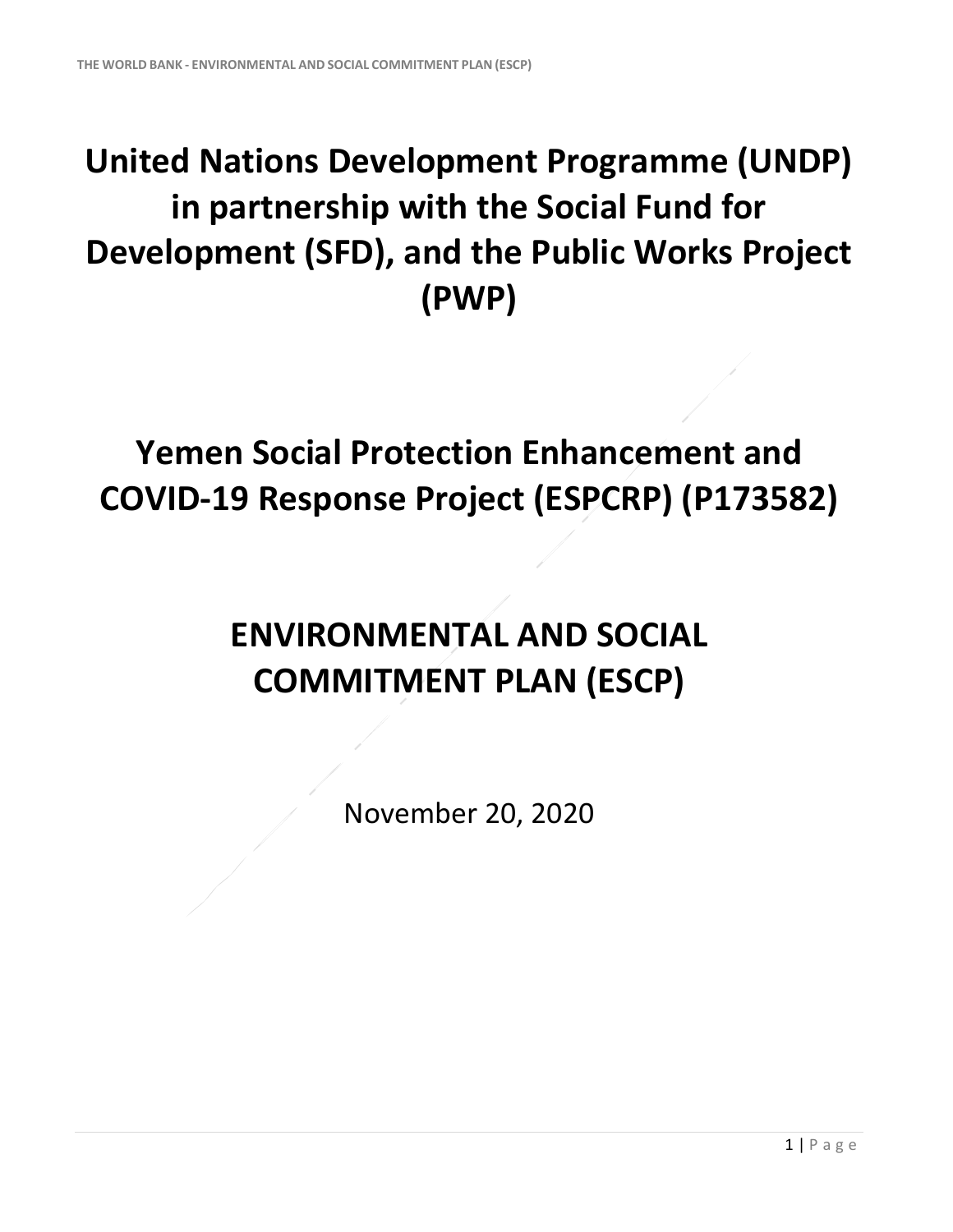## **ENVIRONMENTAL AND SOCIAL COMMITMENT PLAN**

- 1. The United Nations Development Program ("UNDP") and the United Nations Children's Fund ("UNICEF") ("UNICEF" together with "UNDP" hereinafter the "Recipients"), will jointly implement the Social Protection Enhancement and COVID-19 Response Project (SPECRP) ("the Project") and are the recipients of the International Development Association (IDA) Grants, with the involvement of the following implementing partners (IPs): the Yemen Social Fund for Development (SFD) and the Public Works Project (PWP). The Association has agreed to provide financing for the Project.
- 2. Under the Association Environmental and Social Framework ("ESF"), the Association and the Recipients are required to agree on an Environmental and Social Commitment Plan ("**ESCP"**) that sets out material standard measures and actions required for the Project to meet Environmental and Social Standards. Accordingly, the Association and the Recipients agree to this ESCP for purposes of implementing the Project.
- 3. The Recipients shall comply with this ESCP, and any other Environmental and Social documents required under the ESF, such as Environmental and Social Management Plans (ESMP), Resettlement Plans (RP), and Stakeholder Engagement Plans (SEP), the Gender Based Violence (GBV) Action Plan, and the timelines specified in those Environmental and Social documents as relevant to each project component, all in a manner acceptable to the Association.
- 4. The Recipients are responsible for compliance with all ESCP requirements even where implementation of specific measures and actions is conducted by Implementing Partners (IPs).
- 5. Implementation of the material measures and actions set out in this ESCP will be monitored and reported to the Association by the Recipient as part of the Recipients' monitoring and reporting requirements in the legal agreements, and the Association will monitor and assess progress and completion of the material measures and actions throughout implementation of the Project.
- 6. As agreed by the Association and the Recipients, this ESCP may be revised from time to time during Project implementation, to reflect adaptive management of Project changes and unforeseen circumstances or in response to assessment of Project performance conducted under the ESCP itself. In such circumstances, the recipients will agree to the changes with the Association and will update the ESCP to reflect such changes. Agreement on changes to the ESCP will be documented through the exchange of letters signed between the Association and the Recipients will promptly disclose the updated ESCP.
- 7. Where Project changes, unforeseen circumstances, or project performance result in changes to the risks and impacts during project implementation, the Recipients may re-allocate Project funds, as agreed with Association , and/or undertake additional funds mobilization efforts, if needed, to be able to implement actions and measures to address such risks and impacts including decisions on funding for any extra cost originated by unforeseen circumstances.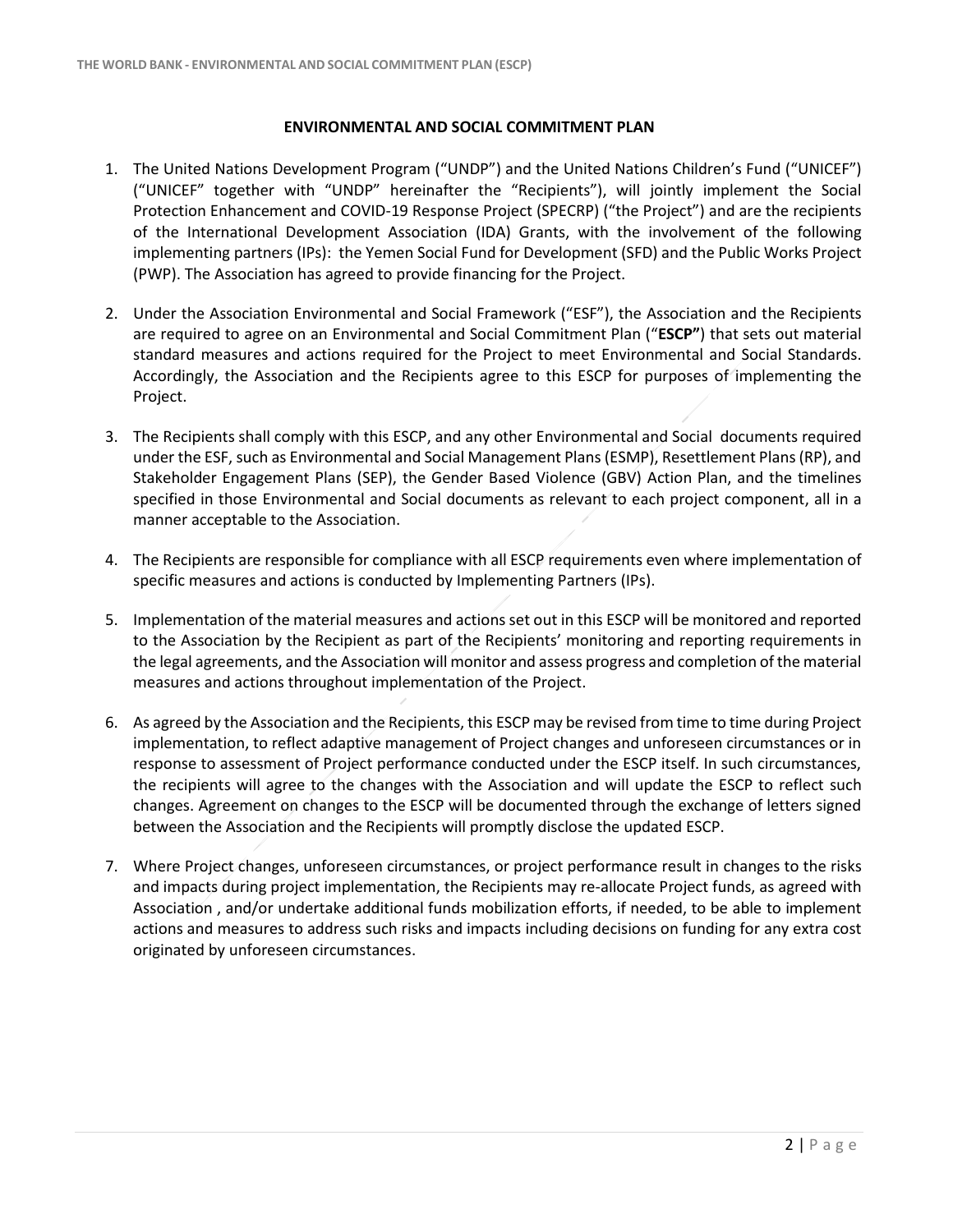|   | <b>MATERIAL MEASURES AND ACTIONS</b>                                                                                                                                                                                                                                                                                                                                                                                                                                                                                                                                                                                                                                                                                                                                 | <b>TIMEFRAME</b>                                                                                                                                                                                                                                   | <b>RESPONSIBILE ENTITY/AUTHORITY</b>                   |
|---|----------------------------------------------------------------------------------------------------------------------------------------------------------------------------------------------------------------------------------------------------------------------------------------------------------------------------------------------------------------------------------------------------------------------------------------------------------------------------------------------------------------------------------------------------------------------------------------------------------------------------------------------------------------------------------------------------------------------------------------------------------------------|----------------------------------------------------------------------------------------------------------------------------------------------------------------------------------------------------------------------------------------------------|--------------------------------------------------------|
|   | <b>MONITORING AND REPORTING</b>                                                                                                                                                                                                                                                                                                                                                                                                                                                                                                                                                                                                                                                                                                                                      |                                                                                                                                                                                                                                                    |                                                        |
| A | <b>REGULAR REPORTING</b><br>Prepare and submit to the Association regular monitoring reports<br>on the environmental, social, health and safety (ESHS)<br>performance of the Project, including but not limited to the<br>implementation of the ESCP, status of preparation and<br>implementation of Environment and Social (E&S) instruments<br>required under the ESCP, stakeholder engagement activities,<br>functioning of the grievance mechanism(s).<br>Monitoring Reports shall be describing project implementation<br>progress and compliance status of the environmental, social,<br>occupational health and safety, mitigation measures, and the<br>functioning of the grievance redress mechanism.                                                       | Starting from the Effective Date, UNDP<br>shall consolidate monitoring reports<br>from SFD and PWP every six-month<br>during the Project's implementation and<br>submit updates to the Association in the<br>Project's narrative progress reports. | UNDP in coordination with SFD and<br>PWP (as relevant) |
| B | <b>INCIDENTS AND ACCIDENTS</b><br>UNDP will promptly notify the Association of any incident or<br>accident related to the Project which has, or is likely to have, a<br>significant adverse effect on the environment, the affected<br>communities, the public or workers<br>UNDP shall provide sufficient details regarding the incident or<br>accident, indicating immediate remedial measures taken or that are<br>planned, timeline for the planned measures, and any information<br>provided by any contractor and supervising entity, as appropriate.<br>Subsequently, UNDP shall prepare an investigation report on the<br>incident or accident and propose any measures to prevent its<br>recurrence.<br>These reports will be submitted to the Association. | Throughout Project Implementation.<br>Initial Investigation Report within 48<br>hours, once confirmed, and Detailed<br>Report within ten days of the initial<br>report indicating possible causes and<br>proposing corrective actions.             | UNDP in coordination with SFD and<br><b>PWP</b>        |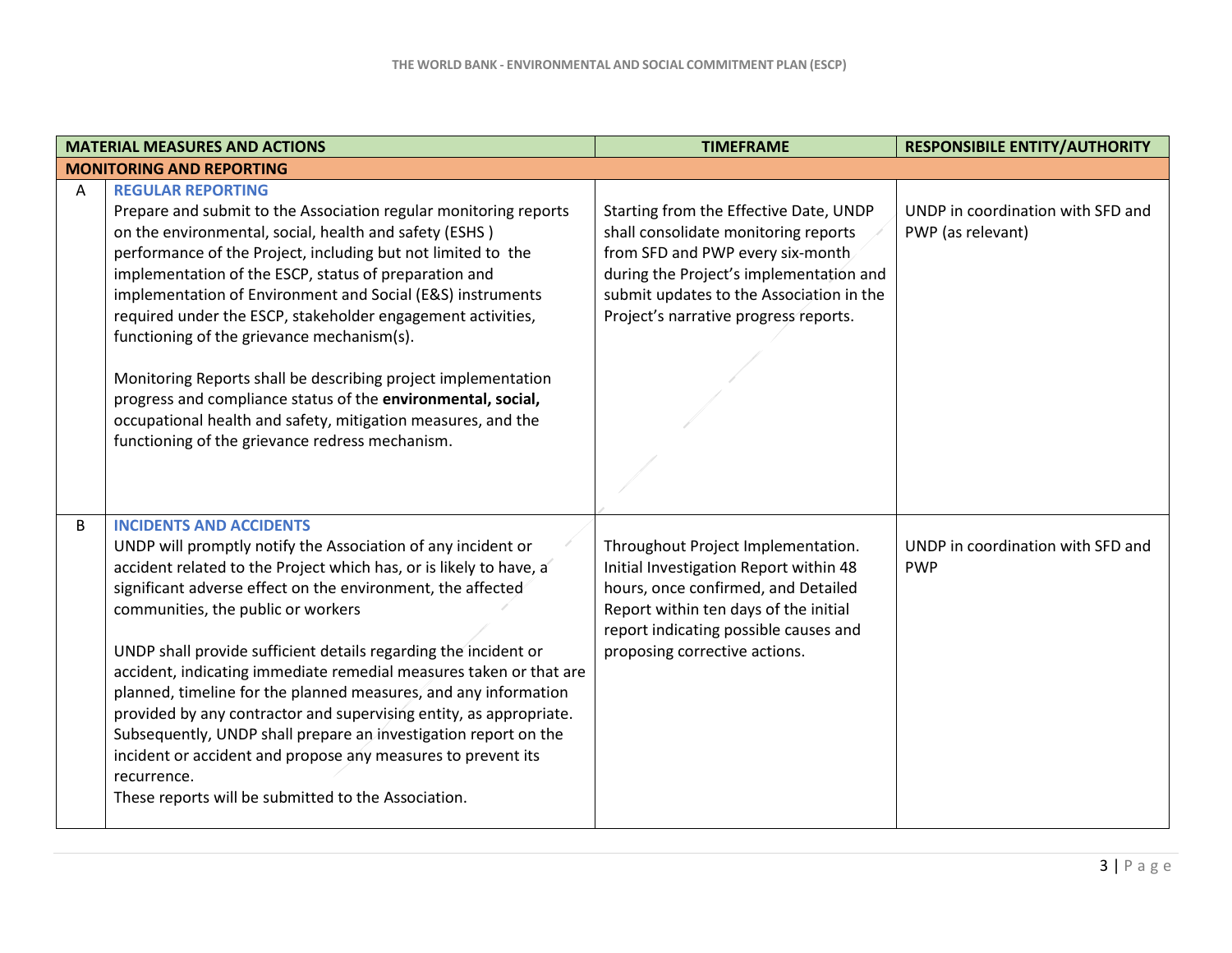|   | <b>MATERIAL MEASURES AND ACTIONS</b>                                                                                                                                                                                                                                                                                                                                                                                                                                                                                                                                                                                                                                                                                                                                                                                   | <b>TIMEFRAME</b>                                                                                                                                                                                                                                                                                                                                                 | <b>RESPONSIBILE ENTITY/AUTHORITY</b>            |
|---|------------------------------------------------------------------------------------------------------------------------------------------------------------------------------------------------------------------------------------------------------------------------------------------------------------------------------------------------------------------------------------------------------------------------------------------------------------------------------------------------------------------------------------------------------------------------------------------------------------------------------------------------------------------------------------------------------------------------------------------------------------------------------------------------------------------------|------------------------------------------------------------------------------------------------------------------------------------------------------------------------------------------------------------------------------------------------------------------------------------------------------------------------------------------------------------------|-------------------------------------------------|
| C | <b>CONTRACTORS IMPLEMENTING PROGRESS REPORTS</b><br>The bidding documents shall include the requirements for the<br>contractor to manage ESHS risks, SEA/SH risks and security issues<br>during the construction activities. The contractor shall regularly<br>submit monitoring reports to the implementing agencies during<br>operations. The implementing agencies will consolidate and submit<br>these reports to the association. These requirements include, but<br>not limited, the following:<br>The Contractor/Bidder shall propose an Environmental, Social,<br>$\bullet$<br>Health and Safety (ESHS) Specialist as the Contractor's Key<br>Personnel at the Site.<br>All Contractors/Bidders shall submit the Code of Conduct (CoC)<br>that will apply to the Contractor's employees and<br>subcontractors. | Regular monitoring to the implementing<br>agencies at a frequency as defined in<br>their contracts; the implementing<br>agencies will consolidate these reports<br>every six month and submit them to the<br>association in conjunction with the<br>project progress reports. throughout<br>Project Implementation) and within 30<br>days from contract signing. | UNDP in coordination with PWP and<br><b>SFD</b> |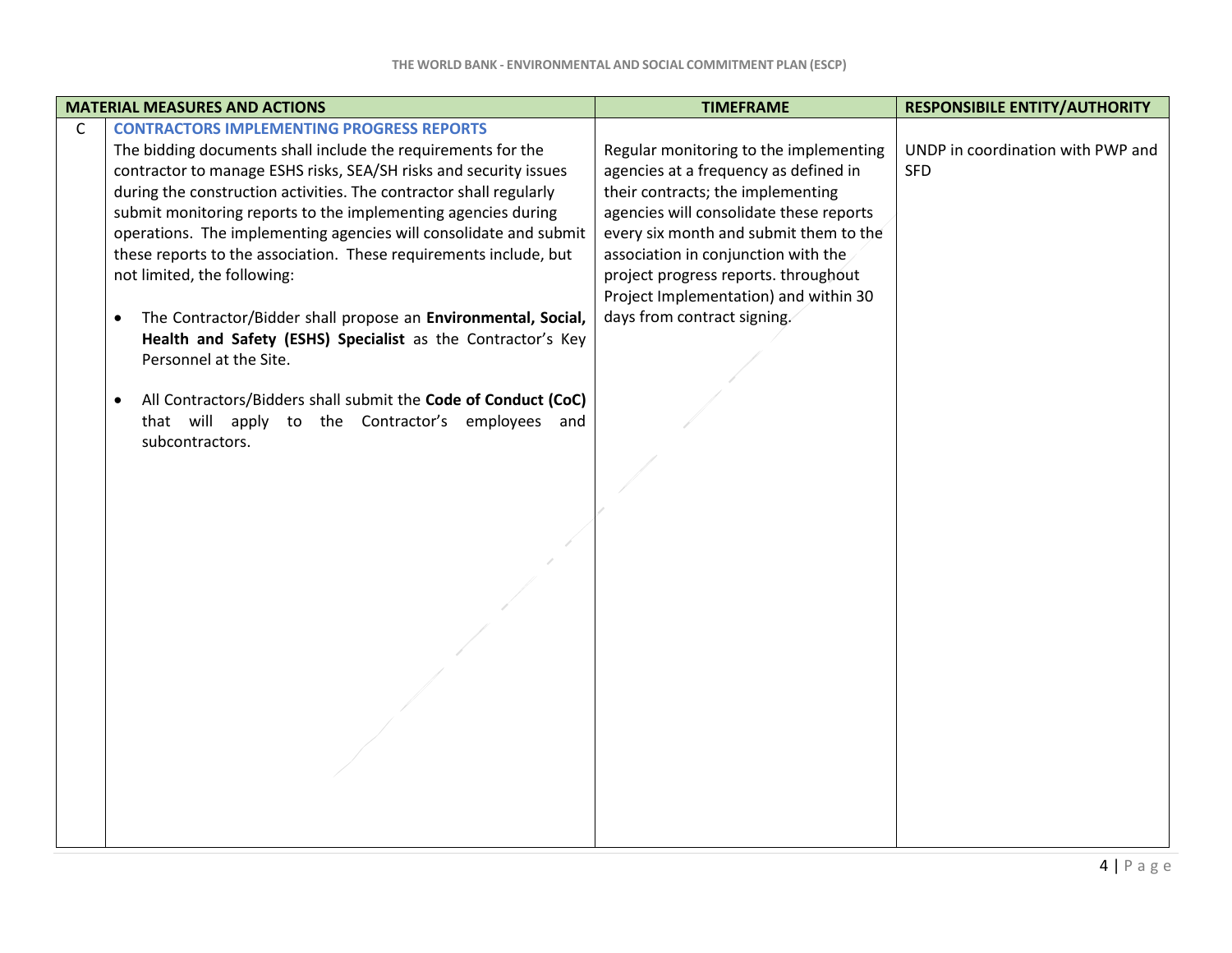|     | <b>MATERIAL MEASURES AND ACTIONS</b>                                                                                                                                                                                                                                                                                      | <b>TIMEFRAME</b>                                                                                                                                      | <b>RESPONSIBILE ENTITY/AUTHORITY</b> |
|-----|---------------------------------------------------------------------------------------------------------------------------------------------------------------------------------------------------------------------------------------------------------------------------------------------------------------------------|-------------------------------------------------------------------------------------------------------------------------------------------------------|--------------------------------------|
|     | ESS 1: ASSESSMENT AND MANAGEMENT OF ENVIRONMENTAL AND SOCIAL RISKS AND IMPACTS                                                                                                                                                                                                                                            |                                                                                                                                                       |                                      |
| 1.1 | <b>ORGANIZATIONAL STRUCTURE</b><br>UNDP shall establish and maintain a coordination unit with<br>qualified staff and resources to support the management of<br>environmental and social risks and impacts of the Project and<br>reflect it in the final ESMF.                                                             | E&S specialists shall be hired by UNDP<br>no later than one month after the<br>Effective Date and be maintained<br>throughout Project implementation. | <b>UNDP</b>                          |
|     | UNDP shall identify and hire qualified staff and resources with<br>environmental and social expertise, and an OHS specialist,<br>depending on the nature of the project components implemented<br>by each agency, to be assigned to the Project and to support the<br>management of ESHS risks and impacts. At a minimum, |                                                                                                                                                       |                                      |
|     | UNDP shall hire one Environmental Specialist, one Social<br>Specialist and one GBV Specialist.<br>The Implementing Partners will each hire one Environmental                                                                                                                                                              |                                                                                                                                                       |                                      |
|     | Specialist, one Social Specialist and one GBV Specialist as well as<br>other E&S staff as deemed necessary.                                                                                                                                                                                                               |                                                                                                                                                       |                                      |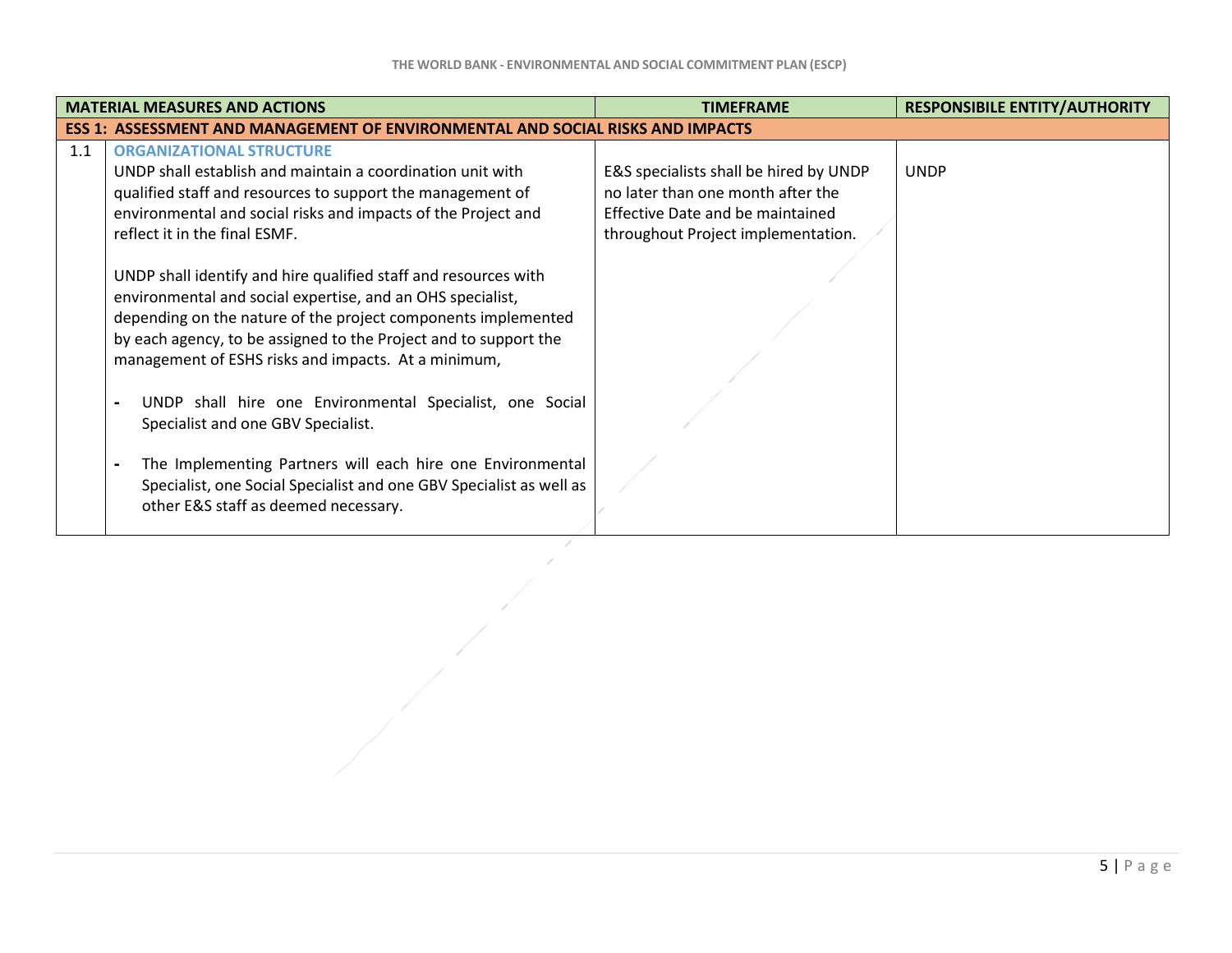|     | <b>MATERIAL MEASURES AND ACTIONS</b>                                                    | <b>TIMEFRAME</b>                          | <b>RESPONSIBILE ENTITY/AUTHORITY</b> |
|-----|-----------------------------------------------------------------------------------------|-------------------------------------------|--------------------------------------|
| 1.2 | <b>ENVIRONMENTAL AND SOCIAL ASSESSMENT</b>                                              |                                           |                                      |
|     | Prepare, disclose, adopt and implement the Environmental and                            | UNDP shall update, disclose and           | UNDP in coordination with SFD and    |
|     | Social Management Framework (ESMF), which shall include                                 | implement the existing YECRP ESMF and     | <b>PWP</b>                           |
|     | provisions on Occupational Health and Safety (OHS), labor                               | OHS Framework within two months           |                                      |
|     | management, ESHS risks, and SEA/SH, in accordance with ESS1 and                         | after the Effective Date of the Financing |                                      |
|     | acceptable to the Association.                                                          | Agreement, and before carrying out any    |                                      |
|     |                                                                                         | project activities under Components 1.2   |                                      |
|     | The ESMF will also include a Toolkit for the screening and                              | and 2. The ESMF will also cover           |                                      |
|     | management of E&S risks associated with Component 2,                                    | component 1.2 (cash for nutrition) and    |                                      |
|     | particularly the following subcomponents: (a) Subcomponent 2.1-                         | no disbursement will be undertaken        |                                      |
|     | Labor Intensive Community subprojects which will finance Cash for                       | until the ESMF is adopted for             |                                      |
|     | Work (CfW) activities; (b) Subcomponent 2.2 - Community Assets                          | component 1.2.                            |                                      |
|     | and Component 1.2 (cash for nutrition), . Furthermore, the ESMF                         |                                           |                                      |
|     | will include a process and structure for Environmental and social                       |                                           |                                      |
|     | due diligence and supervision of the MFIs in a manner acceptable<br>to the Association. |                                           |                                      |
|     | <b>MANAGEMENT TOOLS AND INSTRUMENTS</b>                                                 |                                           |                                      |
| 1.3 | Prepare, disclose, adopt, and implement any environmental and                           | Plans or instruments to be prepared and   | UNDP in coordination with SFD and    |
|     | social assessments and management plans or other instruments                            | implemented immediately after             | <b>PWP</b>                           |
|     | required, in accordance with the ESSs and the ESMF.                                     | selecting/approving subprojects and       |                                      |
|     |                                                                                         | before carrying out any project activity. |                                      |
|     |                                                                                         |                                           |                                      |
|     |                                                                                         | No disbursement will be undertaken        |                                      |
|     |                                                                                         | under Component 1.2 and Component 2       |                                      |
|     |                                                                                         | until site-specific ESMPs/instruments     |                                      |
|     |                                                                                         | are prepared, disclosed, and adopted.     |                                      |
|     |                                                                                         |                                           |                                      |
|     |                                                                                         |                                           |                                      |
|     |                                                                                         |                                           |                                      |
|     |                                                                                         |                                           |                                      |
|     |                                                                                         |                                           |                                      |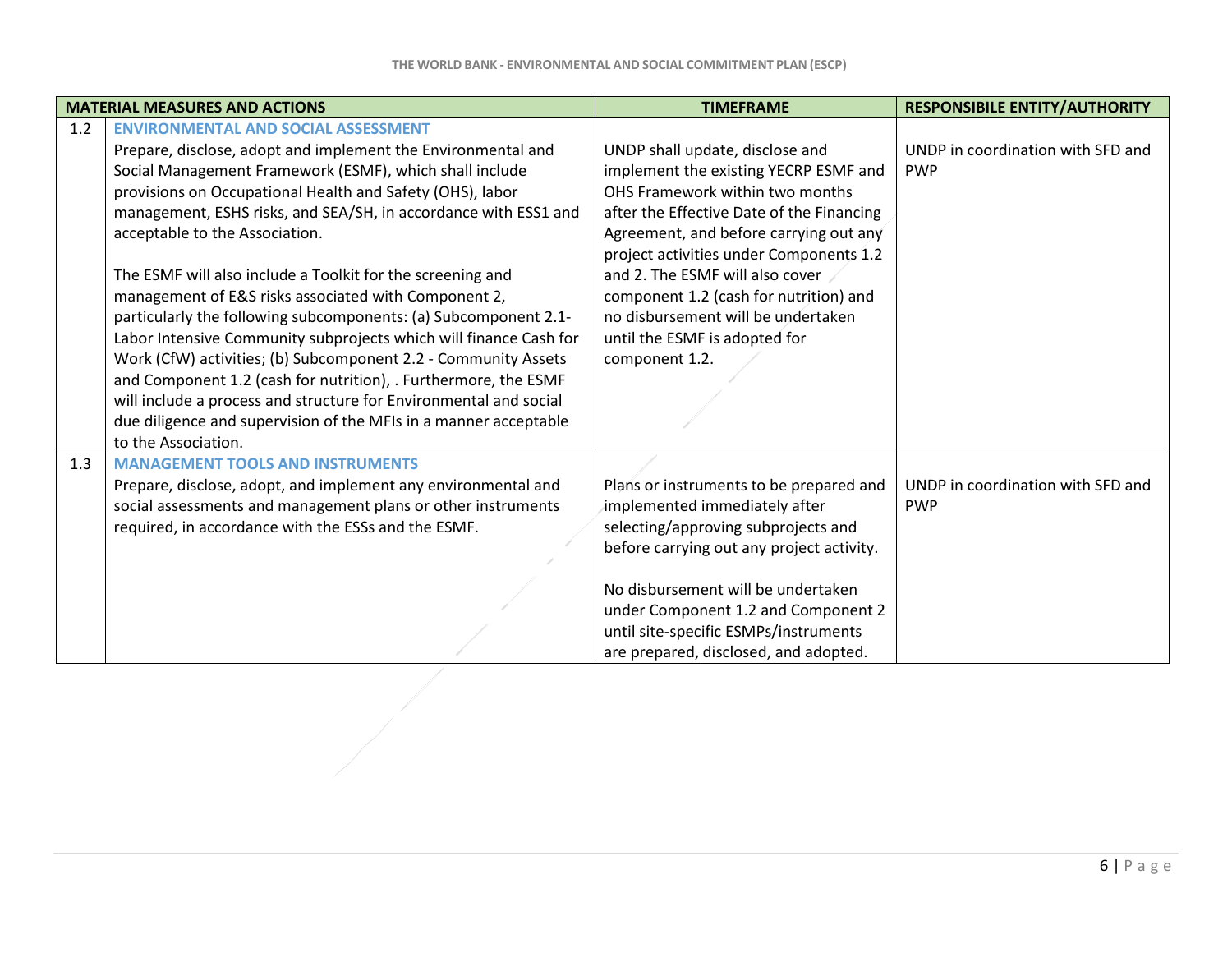|     | <b>MATERIAL MEASURES AND ACTIONS</b>                                | <b>TIMEFRAME</b>                    | <b>RESPONSIBILE ENTITY/AUTHORITY</b> |
|-----|---------------------------------------------------------------------|-------------------------------------|--------------------------------------|
| 1.4 | <b>MANAGEMENT OF CONTRACTORS</b>                                    |                                     |                                      |
|     | Ensure that the relevant environmental and social requirements      | Prior to launching the procurement  | UNDP in coordination with SFD and    |
|     | are incorporated into the project tender and contractual            | process for Component 2.1, Cash for | <b>PWP</b>                           |
|     | documents, and reflected in the Contractor's ESMP (C-ESMP),         | Work and Component 2.2 Community    |                                      |
|     |                                                                     | Assets activities and thereafter    |                                      |
|     | The contractor's ESMP should include the following key obligations: | throughout the carrying out of such |                                      |
|     |                                                                     | activities.                         |                                      |
|     | Specific GBV/SEA/SH actions, Labor Management plans, ESHS           |                                     |                                      |
|     | specifications and waste management, the EHSGs and other            |                                     |                                      |
|     | relevant GIIP; a security management measures for their staff       |                                     |                                      |
|     | and equipment;                                                      |                                     |                                      |
|     | An Environmental, Social, Health and Safety (ESHS) Specialist       |                                     |                                      |
|     | stationed as the Contractor's Key Personnel at the Site.            |                                     |                                      |
|     | develop and enforce Code of Conduct (CoC) for all Contractor's      |                                     |                                      |
|     | employees and subcontractors.                                       |                                     |                                      |
|     | Non-compliance remedy for possible E&S violation should be          |                                     |                                      |
|     | included in the contract with contractors/subcontractors.           |                                     |                                      |
|     |                                                                     |                                     |                                      |
|     | Ensure thereafter that contractors comply with the above during     |                                     |                                      |
|     | their contract execution.                                           |                                     |                                      |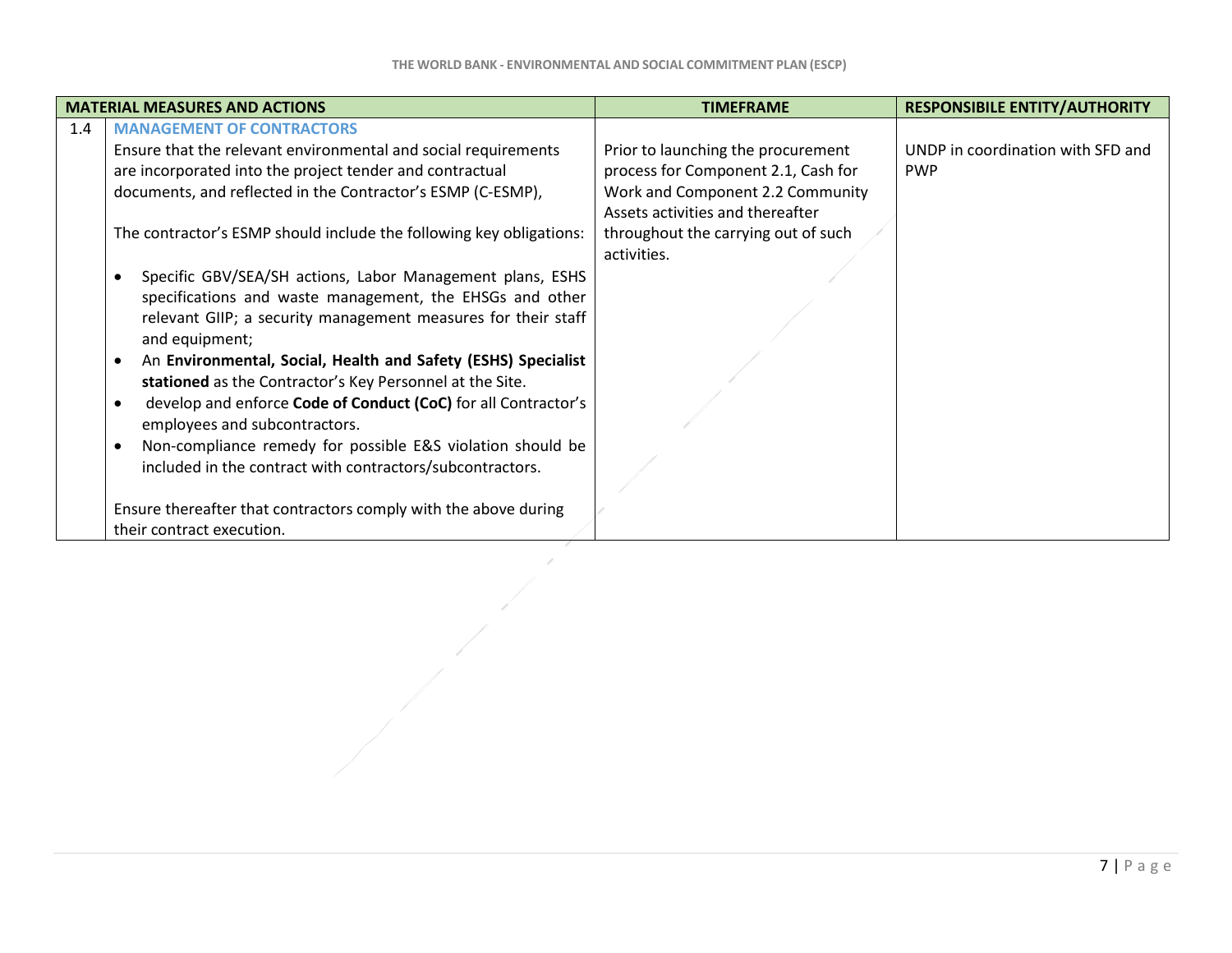|     | <b>MATERIAL MEASURES AND ACTIONS</b>                                                                                                                                                                                                                                                                                                                                                                                                                                                                                                                                                                                                                                                                                                                                                                                                                                                                                            | <b>TIMEFRAME</b>                                                    | <b>RESPONSIBILE ENTITY/AUTHORITY</b> |
|-----|---------------------------------------------------------------------------------------------------------------------------------------------------------------------------------------------------------------------------------------------------------------------------------------------------------------------------------------------------------------------------------------------------------------------------------------------------------------------------------------------------------------------------------------------------------------------------------------------------------------------------------------------------------------------------------------------------------------------------------------------------------------------------------------------------------------------------------------------------------------------------------------------------------------------------------|---------------------------------------------------------------------|--------------------------------------|
| 1.5 | <b>EXCLUSION</b>                                                                                                                                                                                                                                                                                                                                                                                                                                                                                                                                                                                                                                                                                                                                                                                                                                                                                                                |                                                                     |                                      |
|     | The following types of activities will be ineligible for financing under<br>the Project:<br>Activities that may cause long term, permanent and/or<br>irreversible adverse impacts (e.g. loss of major natural habitat);<br>Activities that may have significant adverse social impacts and<br>may give rise to significant social conflict;<br>Activities that may affect lands or other vulnerable minorities;<br>Activities, including new constructions or expansions, that may<br>involve, physical relocation or adverse impacts on cultural<br>heritage;<br>New constructions or expansions that may involve permanent<br>resettlement or land acquisition;<br>Activities that have high probability of causing serious adverse<br>$\bullet$<br>effects to human health and/or the environment not related to<br>treatment of COVID-19 cases;<br>All the other excluded activities set out in the ESMF of the<br>Project. | During the assessment process<br>conducted under action 1.2. above. | UNDP, SFD and PWP                    |
|     |                                                                                                                                                                                                                                                                                                                                                                                                                                                                                                                                                                                                                                                                                                                                                                                                                                                                                                                                 |                                                                     |                                      |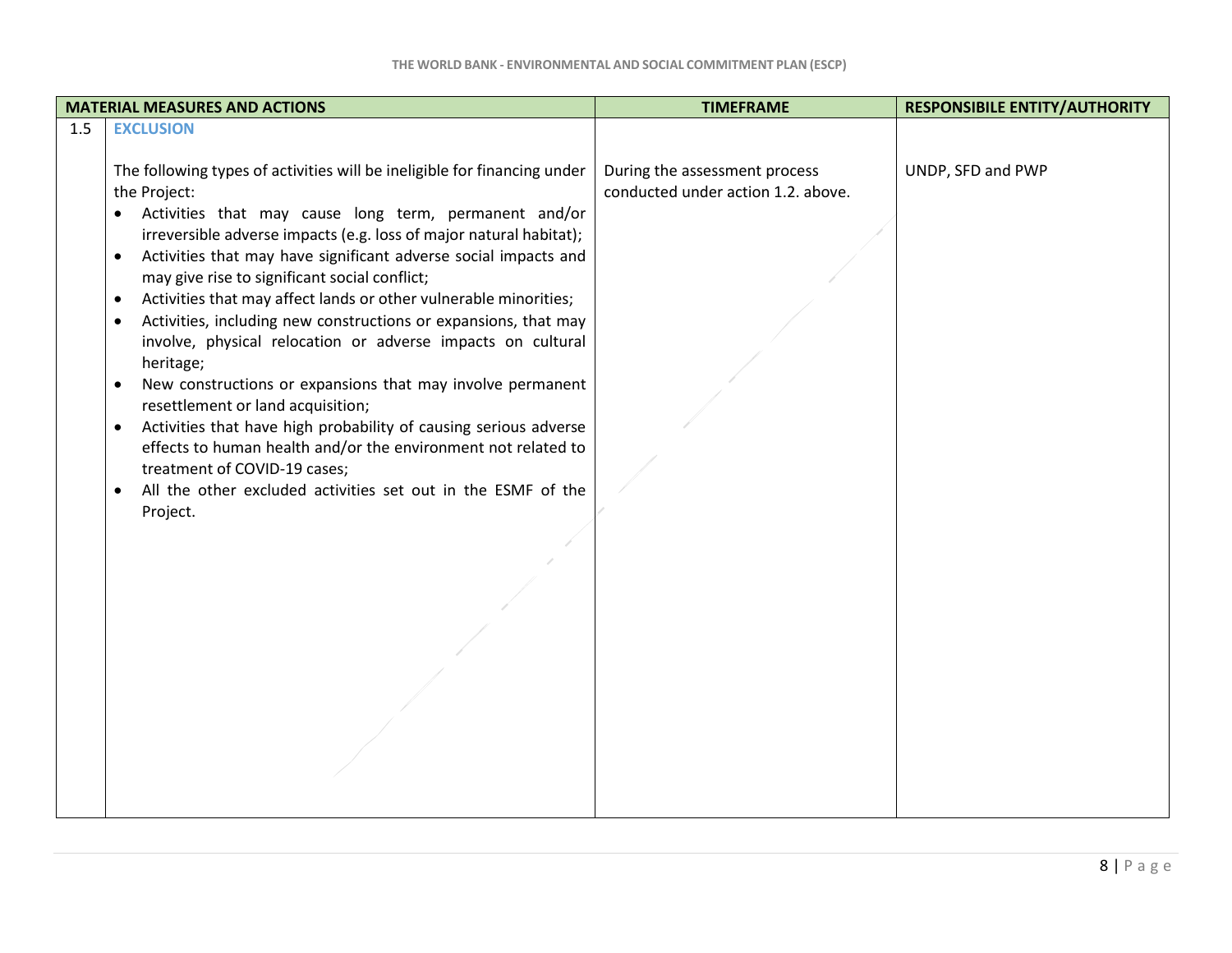|     | <b>MATERIAL MEASURES AND ACTIONS</b>                                                                                                                                                                                                                                                                                                                                                                                                                                                                                                                                                                                         | <b>TIMEFRAME</b>                                                                                                                     | <b>RESPONSIBILE ENTITY/AUTHORITY</b>                        |
|-----|------------------------------------------------------------------------------------------------------------------------------------------------------------------------------------------------------------------------------------------------------------------------------------------------------------------------------------------------------------------------------------------------------------------------------------------------------------------------------------------------------------------------------------------------------------------------------------------------------------------------------|--------------------------------------------------------------------------------------------------------------------------------------|-------------------------------------------------------------|
|     | <b>ESS 2: LABOR AND WORKING CONDITIONS</b>                                                                                                                                                                                                                                                                                                                                                                                                                                                                                                                                                                                   |                                                                                                                                      |                                                             |
| 2.1 | <b>LABOR MANAGEMENT PROCEDURES</b>                                                                                                                                                                                                                                                                                                                                                                                                                                                                                                                                                                                           |                                                                                                                                      |                                                             |
|     | The Project shall be carried out in accordance with the applicable<br>requirements of ESS2 in a manner acceptable to the Association.<br>The implementing partners will implement labor management<br>procedures following the national labor regulations and ESS 2 for<br>the hiring of project workers including contractor's workers. The<br>procedures will include terms and conditions of employment<br>including hours of work, wages, overtime, compensation and<br>benefits, holidays, leaves, etc. The procedures will set out measures<br>to prevent and address harassment, intimidation and/or<br>exploitation. | LMP shall be prepared, disclosed within<br>two months after the Effective Date and<br>enforced throughout project<br>implementation. | UNDP in coordination with SFD and<br><b>PWP</b>             |
|     | UNDP shall prepare the Labor Management Procedures (LMP) of<br>the project and shall be included in the ESMF. All project workers<br>will sign a Code of Conduct (CoC).                                                                                                                                                                                                                                                                                                                                                                                                                                                      | Update the ESMF to include the LMP<br>and re-disclose the ESMF within two<br>months after the Effective Date.                        |                                                             |
|     | All MFIs will prepare and implement Labor Management<br>Procedures for their own workforce in accordance with ESS2<br>including Occupational Health and Safety (OHS) measures and<br>grievance mechanisms for their own workforce.<br>UNDP and the partners shall update the LMP in a manner that is                                                                                                                                                                                                                                                                                                                         |                                                                                                                                      |                                                             |
| 2.2 | acceptable to the Association and consistent with ESS2.<br><b>GRIEVANCE MECHANISM FOR PROJECT WORKERS</b><br>The grievance mechanism required under ESS2 shall be described in<br>the LMP. The Implementing Partners (IPs) shall establish, maintain,<br>and operate a grievance mechanism for Project workers, as<br>described in the LMP and consistent with ESS2.                                                                                                                                                                                                                                                         | The GM shall be operational prior to the<br>hiring of any project workers and<br>maintained throughout project<br>implementation.    | SFD and PWP under the supervision<br>and management of UNDP |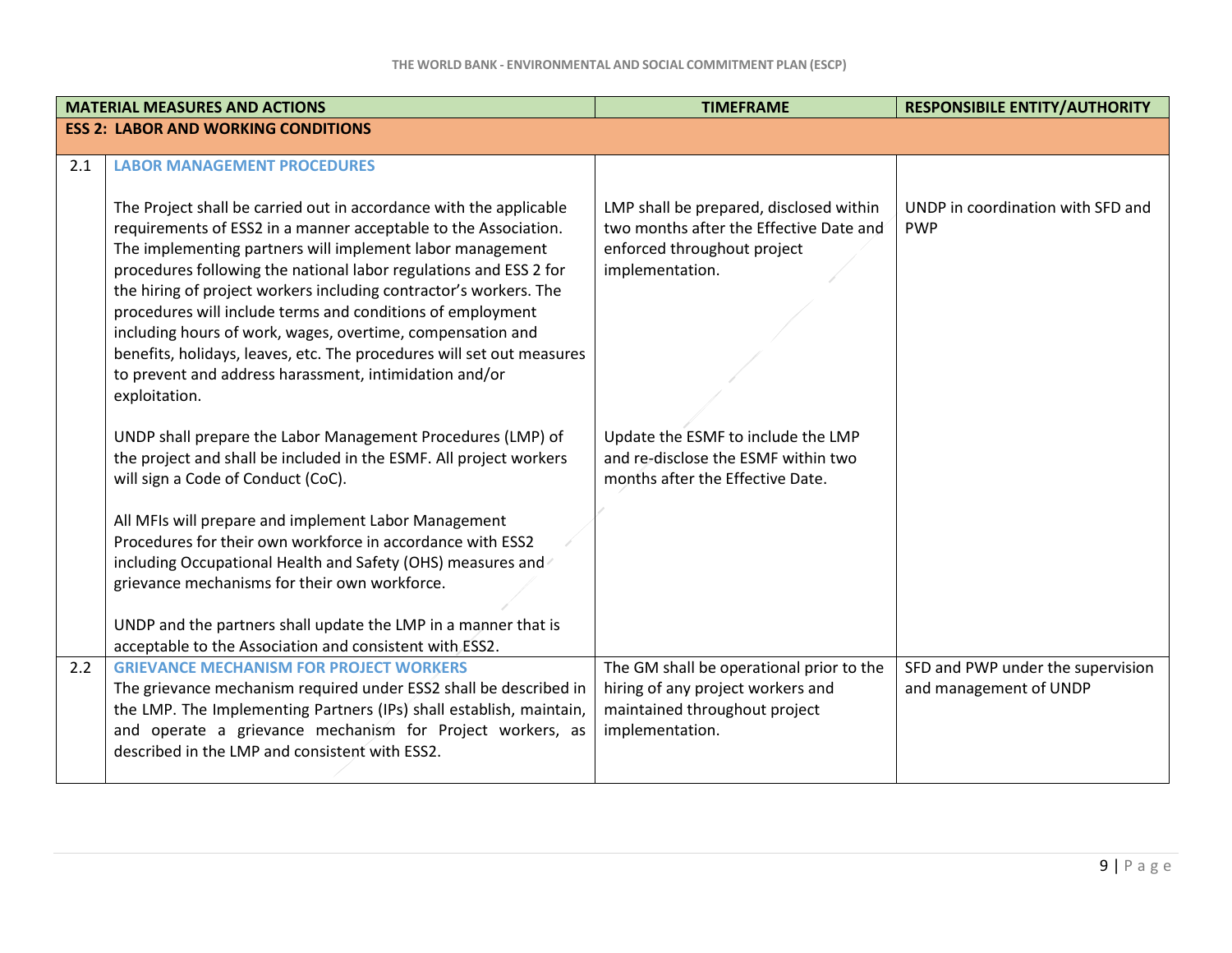|     | <b>MATERIAL MEASURES AND ACTIONS</b>                                 | <b>TIMEFRAME</b>                        | <b>RESPONSIBILE ENTITY/AUTHORITY</b> |
|-----|----------------------------------------------------------------------|-----------------------------------------|--------------------------------------|
| 2.3 | <b>OCCUPATIONAL HEALTH AND SAFETY (OHS) MEASURES</b>                 | Daily implementation of OHS measures.   | UNDP in coordination with SFD and    |
|     | Adopt and implement occupational, health and safety (OHS)            |                                         | <b>PWP</b>                           |
|     | measures as described in the ESMF. In addition, the IPs will develop | Monitoring and implementation of OHS    |                                      |
|     | and implement (prior to the commencements of any construction        | measures and monthly safety             |                                      |
|     | work) a specific OHS management plan and will perform safety         | inspections.                            |                                      |
|     | audits and site visits to be carried out monthly.                    |                                         |                                      |
|     |                                                                      | Contractor's OHS requirements to be     |                                      |
|     | The Implementing partners will also:                                 | incorporated into the contracts as part |                                      |
|     | Ensure that an appropriate level of management and resources         | of the bidding documents.               |                                      |
|     | are in place to comply with the occupational health and safety       |                                         |                                      |
|     | requirements, including the free distribution of PPEs;               |                                         |                                      |
|     | Provide visible commitment and leadership to occupational            |                                         |                                      |
|     | health and safety;                                                   |                                         |                                      |
|     | Provide insurance coverage for project workers                       |                                         |                                      |
|     | Identify and evaluate risks and normalize the activities (rules,     |                                         |                                      |
|     | instructions, and procedures);                                       |                                         |                                      |
|     | Analyze all incidents and accidents;                                 |                                         |                                      |
|     | Evaluate the indicators of OHS performance;                          |                                         |                                      |
|     | Carry out internal audits of OHS MS;                                 |                                         |                                      |
|     | Evaluate OHS training requirements,                                  |                                         |                                      |
|     | Carry out the medical follow-up of the workers.                      |                                         |                                      |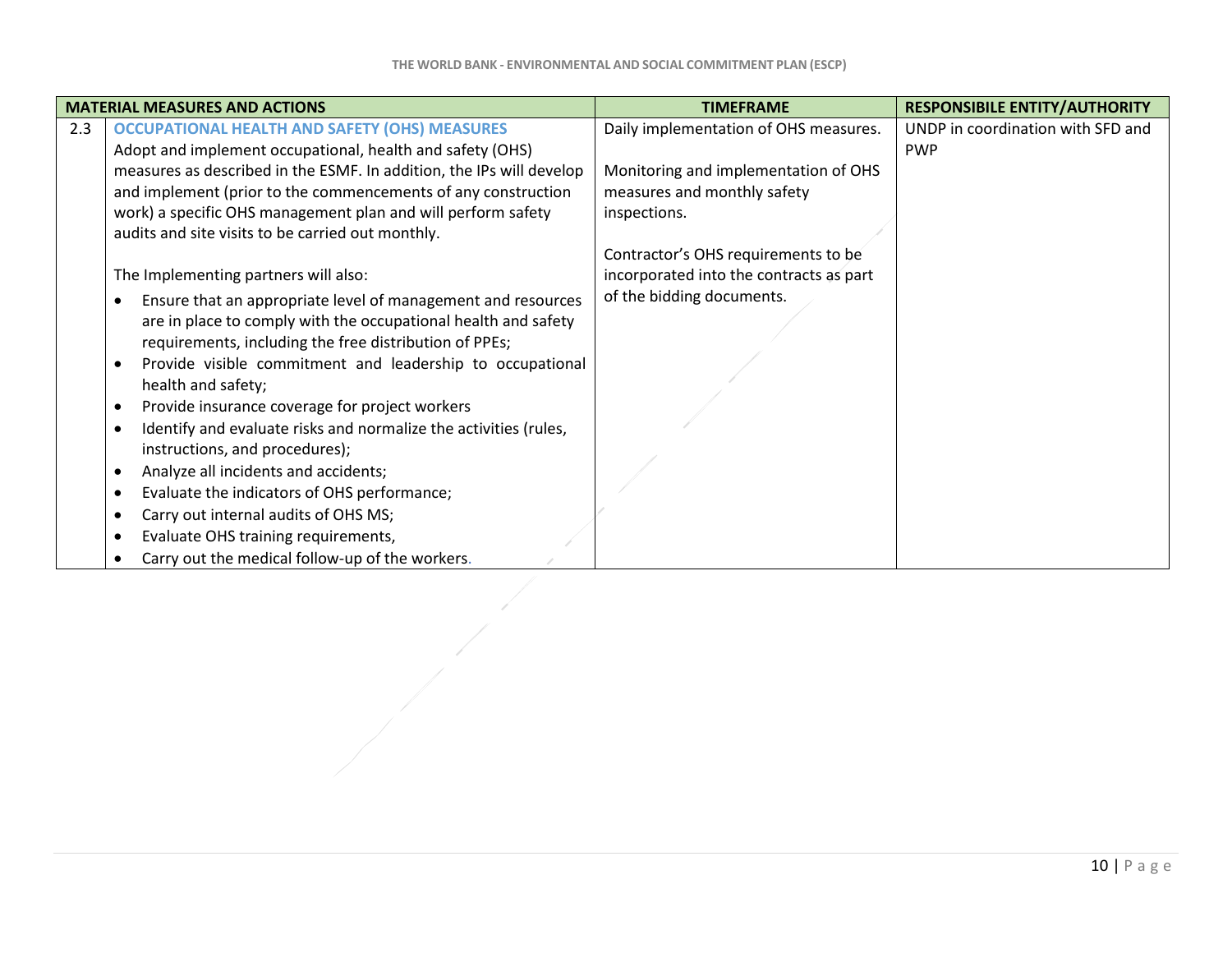|     | <b>MATERIAL MEASURES AND ACTIONS</b>                                                                                                                                                                                                                                                                                                                                                                                                                                                                                                                                                                                                                                                                  | <b>TIMEFRAME</b>                                                       | <b>RESPONSIBILE ENTITY/AUTHORITY</b>            |
|-----|-------------------------------------------------------------------------------------------------------------------------------------------------------------------------------------------------------------------------------------------------------------------------------------------------------------------------------------------------------------------------------------------------------------------------------------------------------------------------------------------------------------------------------------------------------------------------------------------------------------------------------------------------------------------------------------------------------|------------------------------------------------------------------------|-------------------------------------------------|
| 2.4 | <b>PROJECT WORKERS TRAINING:</b><br>The Implementing Partners shall provide training to all their project<br>workers, prior to any activity or site work, on basic ESHS risks<br>associated with the proposed activities and construction works and<br>the workers' responsibility.<br>Site specific ESMP to include weekly Toolbox meetings at the work<br>sites.<br>Site engineers will provide a weekly or ad-hoc (if and when<br>required) toolbox talks and/or meetings with the construction<br>workers on ESHS risks associated with the construction activities,<br>which have been executed during the past week and for those<br>which are foreseen to be carried out during the next week. | The training program shall occur on a<br>monthly basis.                | UNDP in coordination with SFD and<br><b>PWP</b> |
|     | <b>ESS 3: RESOURCE EFFEFICIENCY AND POLLTION PREVENTATION AND MANAGEMENT</b>                                                                                                                                                                                                                                                                                                                                                                                                                                                                                                                                                                                                                          |                                                                        |                                                 |
|     | Relevant aspects of this standard shall be considered, as needed,<br>under action 1.2 above, including, inter alia, provisions on waste<br>management will be included in the ESMF                                                                                                                                                                                                                                                                                                                                                                                                                                                                                                                    |                                                                        | UNDP in coordination with SFD and<br><b>PWP</b> |
|     | <b>ESS 4: COMMUNITY HEALTH AND SAFETY</b>                                                                                                                                                                                                                                                                                                                                                                                                                                                                                                                                                                                                                                                             |                                                                        |                                                 |
| 4.1 | <b>TRAFFIC AND ROAD SAFETY:</b><br>The Implementing Partners shall develop, adopt and implement a<br>site-specific traffic management plan (as part of the ESMP) - if<br>needed - with details on traffic volume, routes and time of travel.<br>The plan will ensure the presence of flagmen and adequate signs<br>along the routes, indications of alternative routes. Drivers<br>employed by the Project are trained, and vehicle safety is regularly<br>inspected.                                                                                                                                                                                                                                 | Same timeframe for the preparation and<br>implementation of the ESMPs. | UNDP in coordination with SFD and<br><b>PWP</b> |
|     |                                                                                                                                                                                                                                                                                                                                                                                                                                                                                                                                                                                                                                                                                                       |                                                                        |                                                 |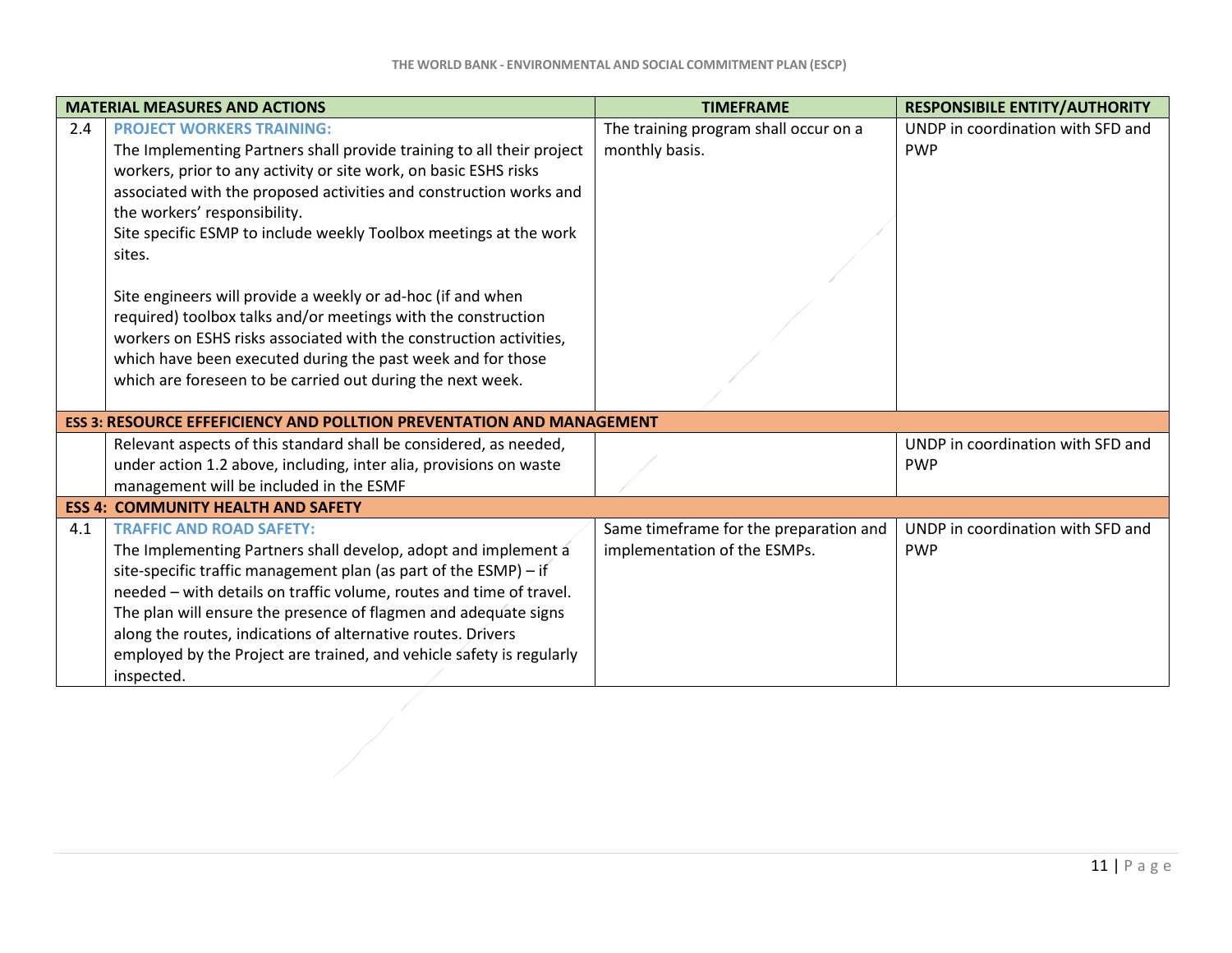| 4.2 | <b>COMMUNITY HEALTH AND SAFETY:</b>                                                                                                                                                                                                                                                                                                               | Same timeframe for the preparation and                                                     | UNDP in coordination with SFD and |
|-----|---------------------------------------------------------------------------------------------------------------------------------------------------------------------------------------------------------------------------------------------------------------------------------------------------------------------------------------------------|--------------------------------------------------------------------------------------------|-----------------------------------|
|     | Prepare, adopt, and implement measures and action to assess and                                                                                                                                                                                                                                                                                   | implementation of the ESMPs.                                                               | <b>PWP</b>                        |
|     | manage specific risks and impacts to the community arising from<br>Project activities, in accordance with ESS4 and in a manner                                                                                                                                                                                                                    |                                                                                            |                                   |
|     | acceptable to the Association.                                                                                                                                                                                                                                                                                                                    |                                                                                            |                                   |
|     | To manage community health and safety, the IPs will:<br>Restrict access to worksites and construction areas to<br>prevent unauthorized entry,                                                                                                                                                                                                     |                                                                                            |                                   |
|     | Place adequate signboards to divert pedestrian and<br>$\bullet$<br>community members away from the construction works,<br>Place flagmen to reroute vehicles away from the<br>$\bullet$                                                                                                                                                            |                                                                                            |                                   |
|     | construction areas.<br>Raise awareness among communities about health and<br>safety risks, including on SEA/SH, COVID-19 and other<br>communicable diseases, and road safety, as part of the<br>Stakeholder Engagement Plan (SEP).                                                                                                                |                                                                                            |                                   |
|     | All visitors to the work area shall wear PPEs, such as safety shoes,<br>hard hats and vest.                                                                                                                                                                                                                                                       |                                                                                            |                                   |
|     | Due to COVID-19 risks, activities involving community gatherings<br>shall comply with social distancing and other COVID-19 risks<br>prevention requirements in compliance with WHO guidelines and<br>ESS4.                                                                                                                                        |                                                                                            |                                   |
|     | Potential risks under the Cash for work (CfW) and Community<br>Assets activities, such as illicit/inappropriate behavior of Project<br>workers, risks of labor influx, response to emergency situations<br>might require additional mitigation measures to be included in the<br>ESMPs, to be prepared, as relevant, in accordance with the ESMF, |                                                                                            |                                   |
|     | and in a manner acceptable to the Association.                                                                                                                                                                                                                                                                                                    | SMP shall prepared, disclosed within                                                       | UNDP in coordination with SFD and |
|     | UNDP shall develop and implement the Security Management Plan<br>(SMP) to ensure security of all Project workers, including workers of<br>UNDP, their implementing agencies and contractors in accordance<br>with ESS4 and in a manner acceptable to the Association.                                                                             | two months after Effectiveness Date<br>and prior to commencement of project<br>activities. | <b>PWP</b>                        |
|     |                                                                                                                                                                                                                                                                                                                                                   |                                                                                            |                                   |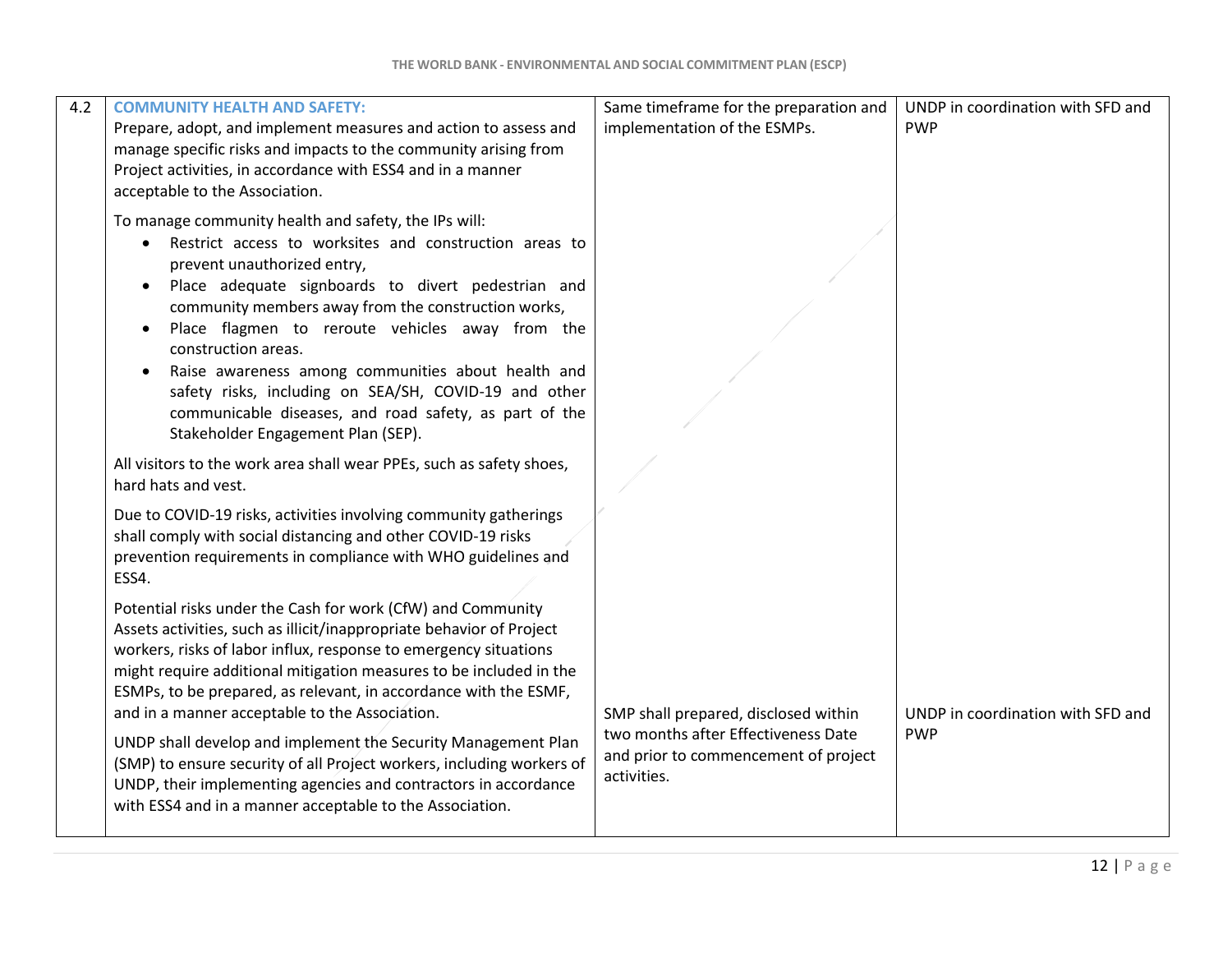| UNDP in coordination with SFD and<br>The GBV action plan to be developed as<br>4.3<br><b>GBV AND SEA RISKS:</b><br>a stand-alone document within two<br>Prepare, adopt, and implement a stand-alone Gender-Based<br><b>PWP</b><br>Violence Action Plan (GBV Action Plan), to assess and manage the<br>months after the Effective Date and<br>risks of gender-based violence (GBV) and Sexual Exploitation and<br>implemented throughout project<br>Abuse (SEA) and Sexual Harassment (SH).<br>implementation.<br>The GBV Action Plan shall include provision on GBV- sensitive<br>grievance mechanisms (GMs) in compliance with ESS10. GMs shall<br>have multiple channels through which complaints can be registered<br>in a safe and confidential manner for survivors of SEA/SH.<br><b>SECURITY PERSONNEL:</b><br><b>UNDP</b><br>Prior to engaging security personnel and<br>4.4<br>thereafter implemented throughout<br>Prepare, adopt, and implement a stand-alone Security Personnel<br>Management Plan consistent with the requirements of ESS4, in a<br>Project implementation.<br>manner acceptable to the Association.<br><b>ESS 5: LAND ACQUISITION, RESTRICTIONS ON LAND USE AND INVOLUNTARY RESETTLEMENT</b><br>UNDP in coordination with SFD and<br>5.1<br><b>RESETTLEMENT PLANS:</b><br>RF to be prepared, disclosed and<br>adopted within two months after<br><b>PWP</b><br>Develop, adopt and implement the Resettlement Framework (RF),<br>Effective Date and prior to carrying out |
|-------------------------------------------------------------------------------------------------------------------------------------------------------------------------------------------------------------------------------------------------------------------------------------------------------------------------------------------------------------------------------------------------------------------------------------------------------------------------------------------------------------------------------------------------------------------------------------------------------------------------------------------------------------------------------------------------------------------------------------------------------------------------------------------------------------------------------------------------------------------------------------------------------------------------------------------------------------------------------------------------------------------------------------------------------------------------------------------------------------------------------------------------------------------------------------------------------------------------------------------------------------------------------------------------------------------------------------------------------------------------------------------------------------------------------------------------------------------------------------------------------|
|                                                                                                                                                                                                                                                                                                                                                                                                                                                                                                                                                                                                                                                                                                                                                                                                                                                                                                                                                                                                                                                                                                                                                                                                                                                                                                                                                                                                                                                                                                       |
|                                                                                                                                                                                                                                                                                                                                                                                                                                                                                                                                                                                                                                                                                                                                                                                                                                                                                                                                                                                                                                                                                                                                                                                                                                                                                                                                                                                                                                                                                                       |
|                                                                                                                                                                                                                                                                                                                                                                                                                                                                                                                                                                                                                                                                                                                                                                                                                                                                                                                                                                                                                                                                                                                                                                                                                                                                                                                                                                                                                                                                                                       |
|                                                                                                                                                                                                                                                                                                                                                                                                                                                                                                                                                                                                                                                                                                                                                                                                                                                                                                                                                                                                                                                                                                                                                                                                                                                                                                                                                                                                                                                                                                       |
|                                                                                                                                                                                                                                                                                                                                                                                                                                                                                                                                                                                                                                                                                                                                                                                                                                                                                                                                                                                                                                                                                                                                                                                                                                                                                                                                                                                                                                                                                                       |
|                                                                                                                                                                                                                                                                                                                                                                                                                                                                                                                                                                                                                                                                                                                                                                                                                                                                                                                                                                                                                                                                                                                                                                                                                                                                                                                                                                                                                                                                                                       |
|                                                                                                                                                                                                                                                                                                                                                                                                                                                                                                                                                                                                                                                                                                                                                                                                                                                                                                                                                                                                                                                                                                                                                                                                                                                                                                                                                                                                                                                                                                       |
|                                                                                                                                                                                                                                                                                                                                                                                                                                                                                                                                                                                                                                                                                                                                                                                                                                                                                                                                                                                                                                                                                                                                                                                                                                                                                                                                                                                                                                                                                                       |
|                                                                                                                                                                                                                                                                                                                                                                                                                                                                                                                                                                                                                                                                                                                                                                                                                                                                                                                                                                                                                                                                                                                                                                                                                                                                                                                                                                                                                                                                                                       |
|                                                                                                                                                                                                                                                                                                                                                                                                                                                                                                                                                                                                                                                                                                                                                                                                                                                                                                                                                                                                                                                                                                                                                                                                                                                                                                                                                                                                                                                                                                       |
|                                                                                                                                                                                                                                                                                                                                                                                                                                                                                                                                                                                                                                                                                                                                                                                                                                                                                                                                                                                                                                                                                                                                                                                                                                                                                                                                                                                                                                                                                                       |
| of any resettlement activities and shall<br>in accordance with ESS5 and in a manner acceptable to the                                                                                                                                                                                                                                                                                                                                                                                                                                                                                                                                                                                                                                                                                                                                                                                                                                                                                                                                                                                                                                                                                                                                                                                                                                                                                                                                                                                                 |
| be maintained throughout project<br>Association. Prepare, adopt, and implement resettlement plans                                                                                                                                                                                                                                                                                                                                                                                                                                                                                                                                                                                                                                                                                                                                                                                                                                                                                                                                                                                                                                                                                                                                                                                                                                                                                                                                                                                                     |
| (RPs) as needed in accordance with ESS 5 and consistent with the<br>implementation.                                                                                                                                                                                                                                                                                                                                                                                                                                                                                                                                                                                                                                                                                                                                                                                                                                                                                                                                                                                                                                                                                                                                                                                                                                                                                                                                                                                                                   |
| requirements of the Resettlement Framework (RF) and before                                                                                                                                                                                                                                                                                                                                                                                                                                                                                                                                                                                                                                                                                                                                                                                                                                                                                                                                                                                                                                                                                                                                                                                                                                                                                                                                                                                                                                            |
| carrying out the associated activities, in a manner acceptable to the<br>RPs to be prepared, adopted and                                                                                                                                                                                                                                                                                                                                                                                                                                                                                                                                                                                                                                                                                                                                                                                                                                                                                                                                                                                                                                                                                                                                                                                                                                                                                                                                                                                              |
| Association.<br>disclosed before commencement of civil<br>works.                                                                                                                                                                                                                                                                                                                                                                                                                                                                                                                                                                                                                                                                                                                                                                                                                                                                                                                                                                                                                                                                                                                                                                                                                                                                                                                                                                                                                                      |
| <b>ESS 6: BIODIVERSITY CONSERVATION AND SUSTAINABLE MANAGEMENT OF LIVING NATURAL RESOURCES</b>                                                                                                                                                                                                                                                                                                                                                                                                                                                                                                                                                                                                                                                                                                                                                                                                                                                                                                                                                                                                                                                                                                                                                                                                                                                                                                                                                                                                        |
| Not relevant.                                                                                                                                                                                                                                                                                                                                                                                                                                                                                                                                                                                                                                                                                                                                                                                                                                                                                                                                                                                                                                                                                                                                                                                                                                                                                                                                                                                                                                                                                         |
| ESS 7: INDIGENOUS PEOPLES/SUB-SAHARAN AFRICAN HISTORICALLY UNDERSERVED TRADITIONAL LOCAL COMMUNITIES                                                                                                                                                                                                                                                                                                                                                                                                                                                                                                                                                                                                                                                                                                                                                                                                                                                                                                                                                                                                                                                                                                                                                                                                                                                                                                                                                                                                  |
|                                                                                                                                                                                                                                                                                                                                                                                                                                                                                                                                                                                                                                                                                                                                                                                                                                                                                                                                                                                                                                                                                                                                                                                                                                                                                                                                                                                                                                                                                                       |
| Not relevant.                                                                                                                                                                                                                                                                                                                                                                                                                                                                                                                                                                                                                                                                                                                                                                                                                                                                                                                                                                                                                                                                                                                                                                                                                                                                                                                                                                                                                                                                                         |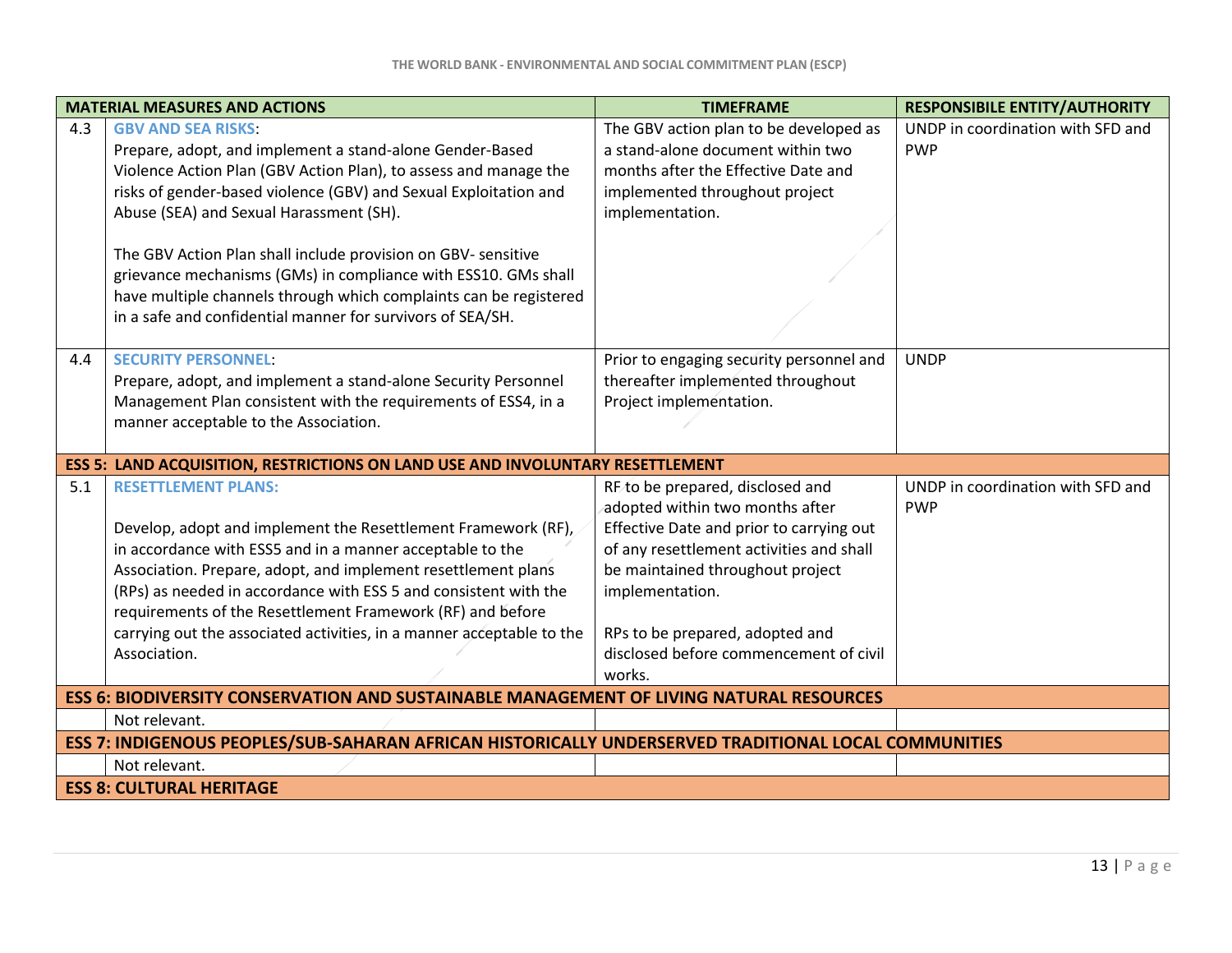|     | <b>MATERIAL MEASURES AND ACTIONS</b>                                                                                                                                                                                                                                                                                                                                                                                            | <b>TIMEFRAME</b>                                                                                                                                                                                                                                       | <b>RESPONSIBILE ENTITY/AUTHORITY</b>            |
|-----|---------------------------------------------------------------------------------------------------------------------------------------------------------------------------------------------------------------------------------------------------------------------------------------------------------------------------------------------------------------------------------------------------------------------------------|--------------------------------------------------------------------------------------------------------------------------------------------------------------------------------------------------------------------------------------------------------|-------------------------------------------------|
| 8.1 | <b>CHANCE FINDS:</b><br>Prepare, adopt, and implement the chance finds procedure<br>described in the ESMF to be developed for the Project.                                                                                                                                                                                                                                                                                      | Throughout Project implementation                                                                                                                                                                                                                      | UNDP in coordination with SFD and<br><b>PWP</b> |
|     | <b>ESS 9: FINANCIAL INTERMEDIARIES</b>                                                                                                                                                                                                                                                                                                                                                                                          |                                                                                                                                                                                                                                                        |                                                 |
| 9.1 | <b>ESMS:</b><br>Assess ESMS of all potential eligible FIs, as per Project activity<br>component 2.3 (b).<br>All microfinance institutions (MFIs) will prepare, adopt, and<br>maintain an environmental and social management system (ESMS)<br>acceptable to the Association and approved by its senior<br>management or Board of Directors, as appropriate, and will<br>disclose relevant parts of their ESMS on their website. | Prior to implementation of the MFI<br>project activities. MFIs shall maintain<br>organizational capacity for<br>implementing the ESMS throughout<br>Prior beginning to disburse funds<br>provided through the project during<br>project implementation | UNDP in coordination with SFD                   |
| 9.2 | FI ORGANIZATIONAL CAPACITY:<br>Plans or instruments to be prepared immediately after<br>selection/approval of subprojects and before the start of the loan<br>guarantee program and on-lending activities and thereafter<br>throughout the implementation of such activities. Instruments to<br>be prepared - as needed, in accordance with ESS9 and in a manner<br>acceptable to the Association.                              | Prior to implementation of project<br>activities to be implemented by<br>respective MFI                                                                                                                                                                | <b>UNDP</b>                                     |
| 9.3 | SENIOR MANAGEMENT REPRESENTATIVE: Designate a senior<br>management representative to have overall accountability for<br>environmental and social performance of FI subprojects and for<br>identifying, contacting, communicating, and maintaining a regular<br>dialogue with local, formal, and informal authorities, and<br>beneficiaries to facilitate smooth execution of project activities.                                | Prior to implementation of project<br>activities to be implemented by<br>respective MFI                                                                                                                                                                | <b>UNDP</b>                                     |
|     | <b>ESS 10: STAKEHOLDER ENGAGEMENT AND INFORMATION DISCLOSURE</b>                                                                                                                                                                                                                                                                                                                                                                |                                                                                                                                                                                                                                                        |                                                 |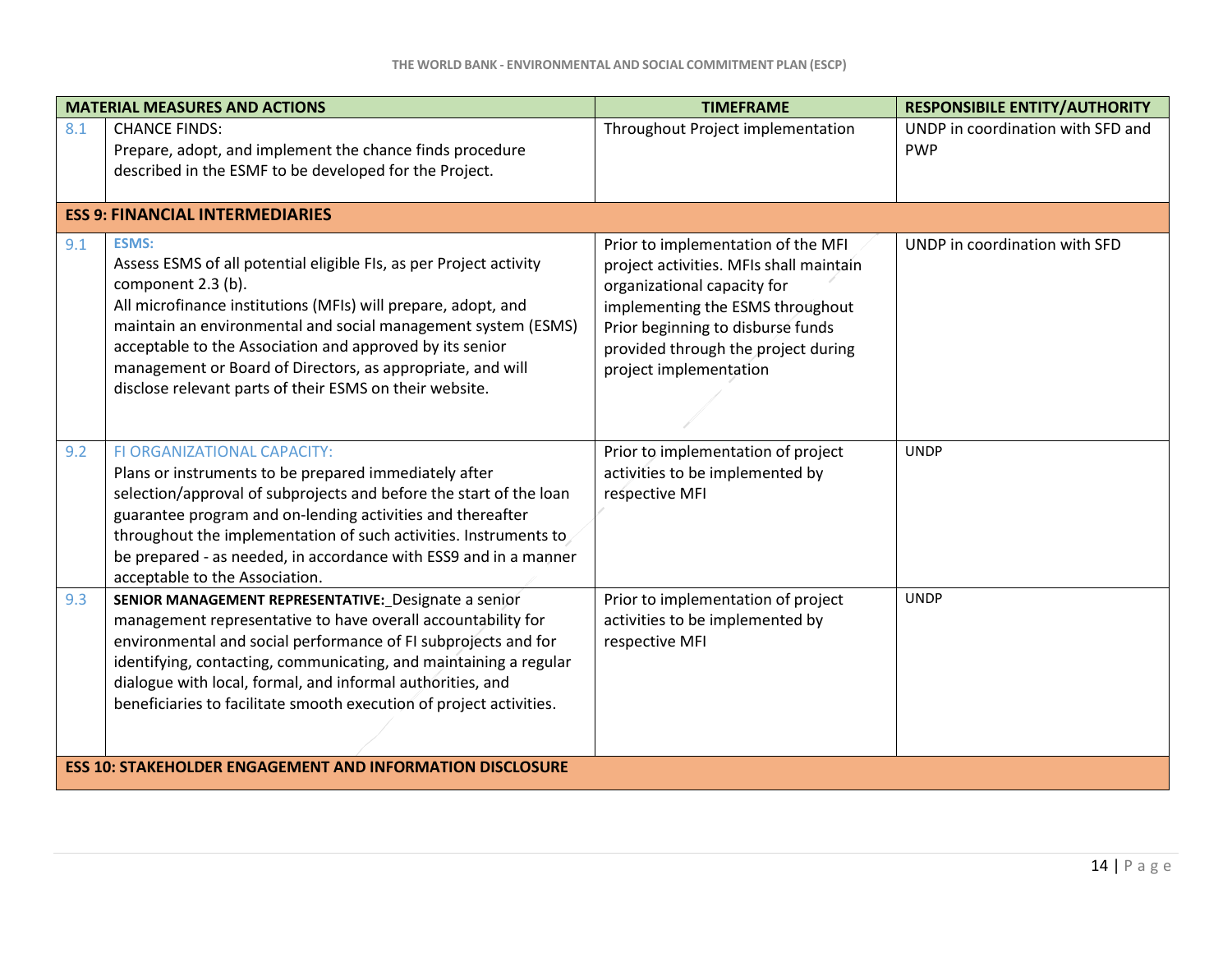| <b>MATERIAL MEASURES AND ACTIONS</b> |                                                                                                                                                                                                                                                                                                                                                                                                                                                                                                                                                                                         | <b>TIMEFRAME</b>                                                                                                                                                                                                                                                                                                                                                                                                                               | <b>RESPONSIBILE ENTITY/AUTHORITY</b>                  |  |
|--------------------------------------|-----------------------------------------------------------------------------------------------------------------------------------------------------------------------------------------------------------------------------------------------------------------------------------------------------------------------------------------------------------------------------------------------------------------------------------------------------------------------------------------------------------------------------------------------------------------------------------------|------------------------------------------------------------------------------------------------------------------------------------------------------------------------------------------------------------------------------------------------------------------------------------------------------------------------------------------------------------------------------------------------------------------------------------------------|-------------------------------------------------------|--|
| 10.1                                 | STAKEHOLDER ENGAGEMENT PLAN PREPARATION AND<br><b>IMPLEMENTATION</b><br>UNDP and the Micro Finance Institutions (MFIs) shall update and<br>implement the Preliminary Stakeholder Engagement Plan (SEP) in a<br>manner that is consistent with ESS10 and acceptable to the<br>Association.                                                                                                                                                                                                                                                                                               | The preliminary SEP shall be updated,<br>adopted, disclosed within two months<br>after Effective Date and implemented<br>throughout project implementation.                                                                                                                                                                                                                                                                                    | UNDP, MFIs                                            |  |
| 10.2                                 | <b>PROJECT GRIEVANCE MECHANISM</b><br>UNDP will publicly make accessible grievance arrangements as<br>described in the SEP, to receive and facilitate resolution of concerns<br>and grievances in relation to the Project, in a manner consistent<br>with ESS10 and acceptable to the Association.                                                                                                                                                                                                                                                                                      | A reporting system for grievance<br>mechanisms (GMs), shall be developed,<br>adopted and maintained by UNDP and<br>(SFD and PWP) and shall be based on<br>common principles.<br>GMs will be monitored under the<br>technical coordination of UNDP and shall<br>be operational two month after the<br>Effective Date and prior to the start of<br>any project activities and shall be<br>maintained<br>throughout<br>Project<br>implementation. | UNDP in coordination with SFD,<br>PWP and MFIs        |  |
| <b>CAPACITY SUPPORT (TRAINING)</b>   |                                                                                                                                                                                                                                                                                                                                                                                                                                                                                                                                                                                         |                                                                                                                                                                                                                                                                                                                                                                                                                                                |                                                       |  |
| CS <sub>1</sub>                      | Trainings will be required for project staff, stakeholders,<br>communities and project workers, including:<br>TOT training on Environmental and Social Assessment and E&S<br>$\bullet$<br>Risk Management (for UNDP, MFIs and IPs professional staff);<br>Gender, GBV and SEA/SH Prevention and Response<br>$\bullet$<br>Stakeholder Mapping and Engagement and Community<br>$\bullet$<br>Participation<br>Disaster Risk Reduction and Management; Community health<br>and safety<br>TOT on Gender and GBV and Community-Response and<br>Protection<br>Remote Monitoring Implementation | Throughout project implementation                                                                                                                                                                                                                                                                                                                                                                                                              | UNDP in coordination with SFD,<br><b>PWP and MFIs</b> |  |